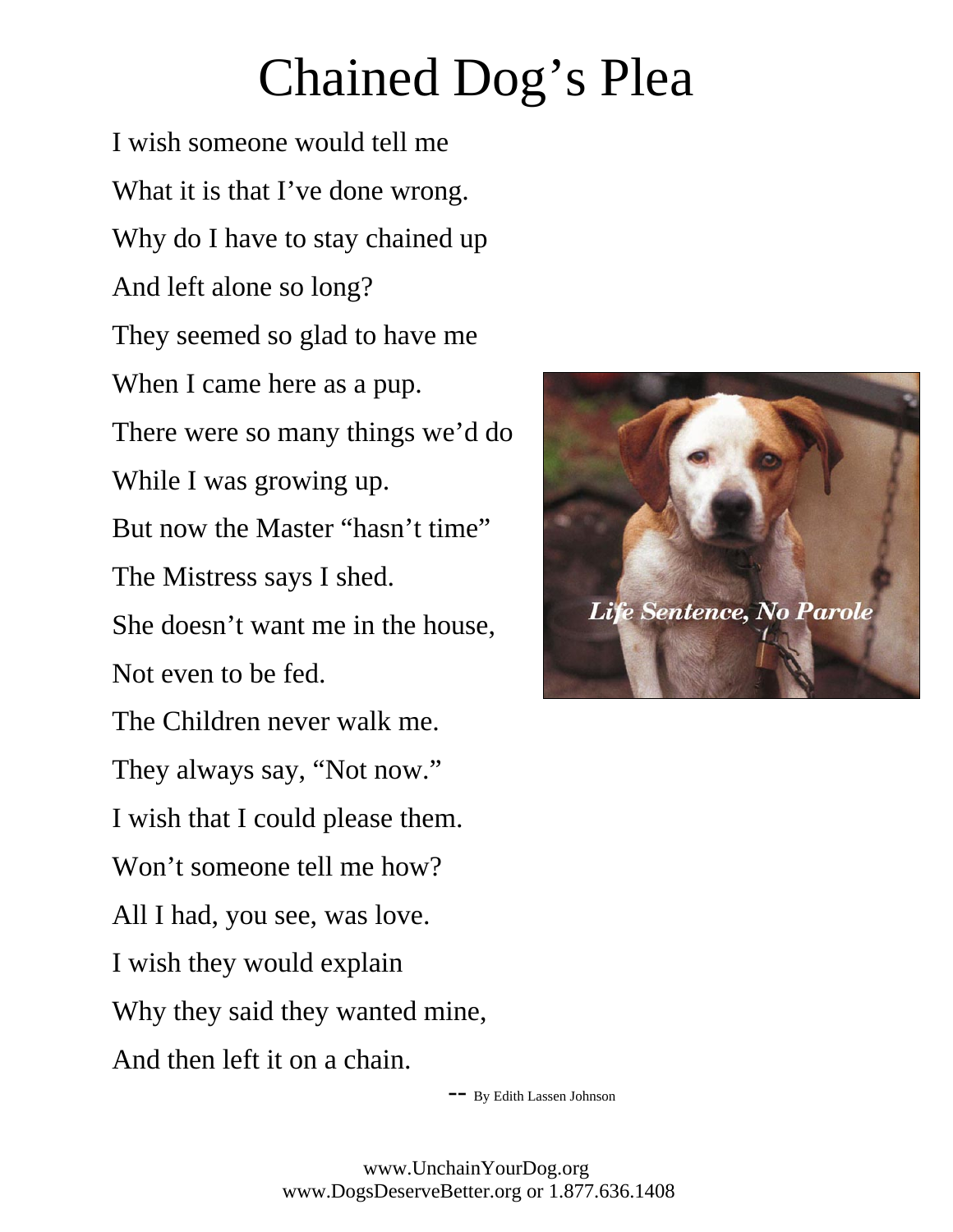## Do I Go Home Today?

by Sandi Thompson

My family brought me home cradled in their arms. They cuddled me and smiled at me, and said I was full of charm.

They played with me and laughed with me. They showered me with toys. I sure do love my family, especially the girls and boys.

 The children loved to feed me, they gave me special treats. They even let me sleep with them - all snuggled in the sheets.

I used to go for walks, often several times a day. They even fought to hold the leash, I'm very proud to say.

They used to laugh and praise me, when I played with that old shoe. But I didn't know the difference between the old ones and the new.

The kids and I would grab a rag, for hours we would tug. So I thought I did the right thing when I chewed the bedroom rug. They said that I was out of control, and would have to live outside. This I did not understand, although I tried and tried.

The walks stopped, one by one; they said they hadn't time. I wish that I could change things, I wish I knew my crime.

My life became so lonely, in the backyard on a chain. I barked and barked all day long, to keep from going insane.

So they brought me to the shelter, but were embarrassed to say why. They said I caused an allergy, and then kissed me goodbye.

If I'd only had some classes, as a little pup. I wouldn't have been so hard to handle when I was all grown up.

"You only have one day left," I heard the worker say. Does this mean a second chance? Do I go home today?



www.UnchainYourDog.org www.DogsDeserveBetter.org or 1.877.636.1408